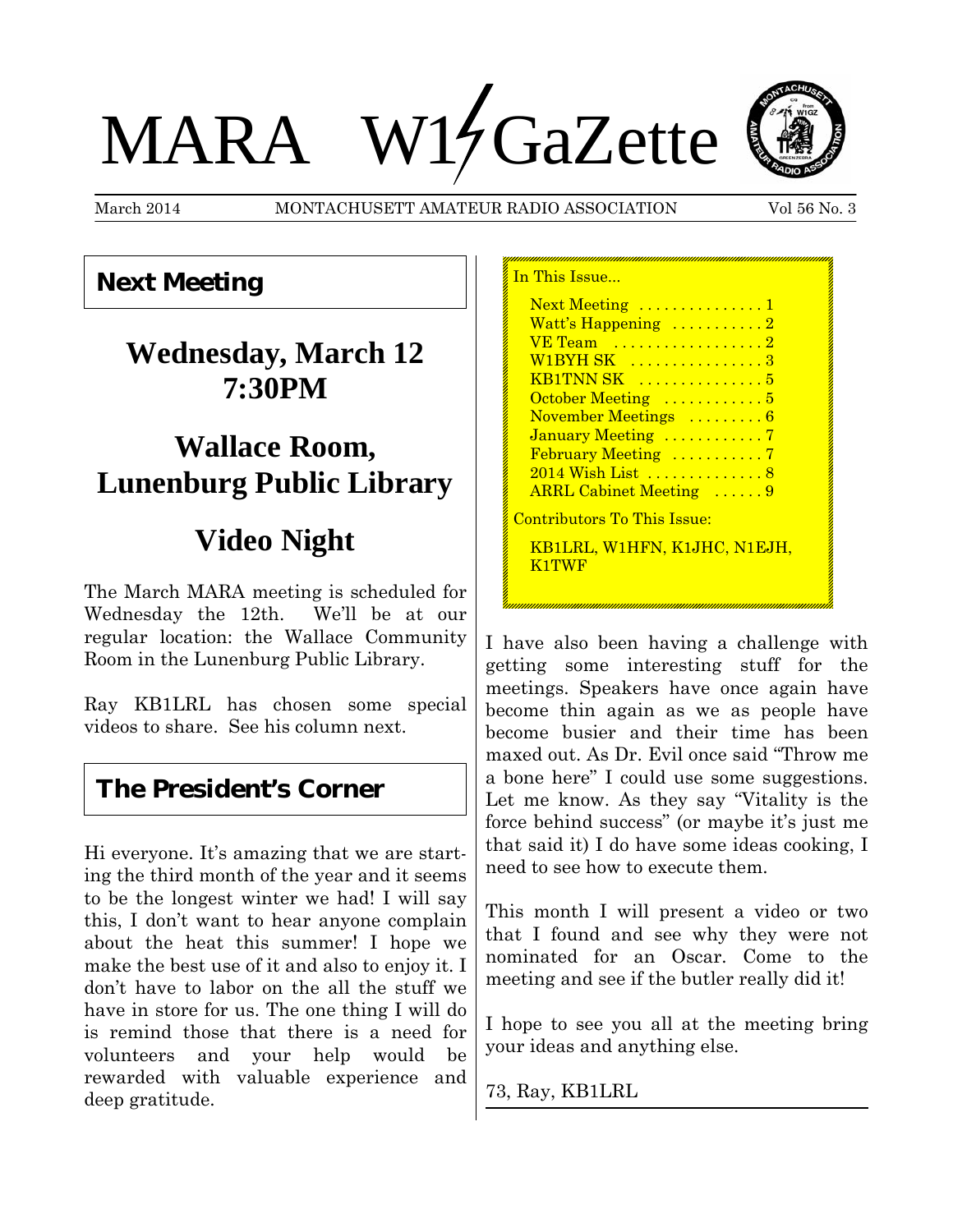## **Watt's Happening**

#### **Sundays, 0800 local 5330.5** (ch 1) USB

Western Mass Emergency 60M Net Alternate frequencies are 5346.5 (ch 2), 5366.5 (ch 3), 5371.5 (ch 4), and 5403.5 (ch 5).

#### **Sundays, 0830 local 3937**

Western Mass Emergency Net. Alternate frequency is 3942 in case of QRN, QRM, or frequency in-use. Also a good idea to scan up and down 10kHz if you cannot find the net.

**Sundays, 0900 local 145.45-** Montachusett Emergency Net

**Mondays, 2000 local 147.525 simplex** Worcester Emergency Simplex Net

**Tuesdays, 1930 local 145.37-** Templeton Emergency Net

**Wednesdays, 1900 local 145.37-** Gardner/Templeton Emergency Net

**Wednesdays, 2100 local 28.341** Harvard Repeater Club 10 meter sideband net "Activity Night"

**Nightly, 2100 local 146.97-** Central Mass Traffic Net

**First Monday, 1900 local 3943, 7245** RACES Net

**Sunday, 6 April; Framingham** Framingham Ham Fest, Keefe Tech.

**Sunday, 20 April; Cambridge** Flea at MIT; 3rd Sunday April - October

**Saturday, 26 April; Brookline NH** NEARC Antique Radio Swap Meet Brookline Event Center

Additional ham fest and flea market information can be found on the W1GSL New England Area Ham - Electronic Flea Market list at http://web.mit.edu/w1gsl/Public/ne-fleas

## **VE Team**

Exam sessions were held in November, January, and February.A total of 9 candidates were served. Three Techician licenses, two General licenses, and two Extra Class licenses were earned.

The Volunteer Examiners serving at these sessions were Tom AB1GF, Tom K1JHC, Bruce KB1YRS, Gary K1YTS, Ralph KD1SM, Paul KD1YH, John KK1X, Don N1HVA, and Chatmon WA1FIA.We welcome AB1GF and KB1YRS to the VE Team.

In 2013 the team conducted nine sessions and served 33 candidates who collectively earned 20 Technician licenses, 9 General licenses, and 4 Extra Class licenses. The examiners were Tom AB1GF (1 session), Tom K1JHC (8 sessions), Gary K1YTS (7 sessions), Ralph KD1SM (9 sessions), Paul KD1YH (8 sessions), Justin KJ1H (1 session), John KK1X (6 sessions), Tim KQ1Y (1 session), Charlie KT1I (2 sessions), Don N1HVA (5 sessions), Gordon N1MGO (3 sessions), and Chatmon WA1FIA (1 session).

Exam sessions are scheduled on the 4th Wednesday of the month. Preregistration is required otherwise the session may be canceled, however if at least one candidate has preregistered then walk-ins will be accepted. Use the exam session locator on arrl.org for further information including preregistration details.

The sessions are now being held at the Lunenburg Public Safety Complex. The Team thanks Chiefs Sullivan and Marino for providing access to the training room for these exam sessions.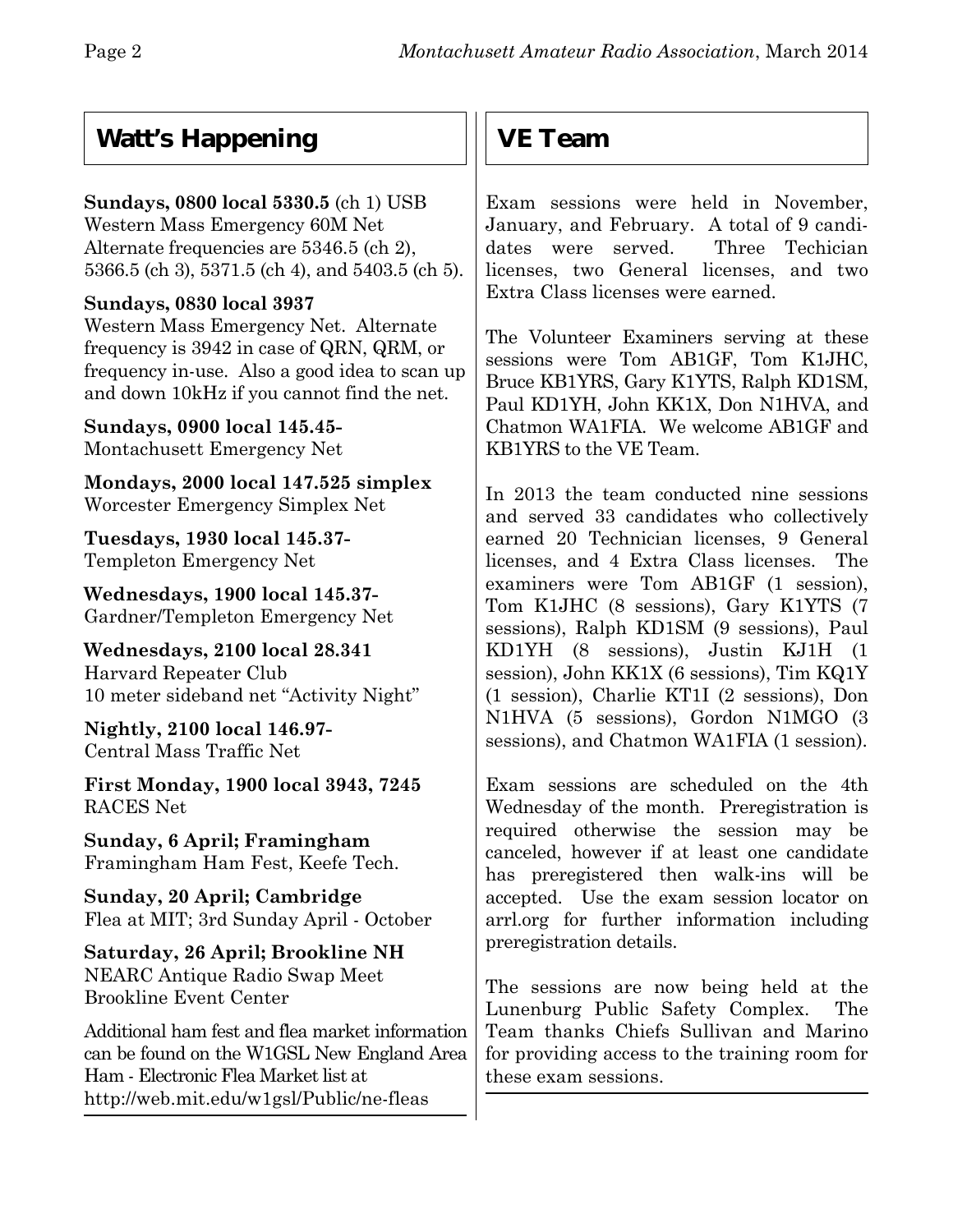## TheMARA W1/GaZette

is published by the Montachusett Amateur Radio Association just prior to the monthly meeting. The newsletter is distributed free to members and friends of Amateur Radio.

Contents copyright © 2014, MARA. Permission to use in other Amateur Radio publications with credit to MARA is hereby granted.

The deadline for materials to appear in the W1/GaZette is noon on the Sunday before the first Wednesday of the month.

#### **NEWSLETTER STAFF:**

| Editors:   | <b>Ralph Swick KD1SM</b>    |
|------------|-----------------------------|
|            | 978-582-7351 kd1sm@arrl.net |
| Webmaster: | Paul Upham KD1YH            |

#### **MEMBERSHIP INFORMATION:**

| Club Secretary:       | <b>Barry Fox W1HFN</b>                     |                      |
|-----------------------|--------------------------------------------|----------------------|
| <b>Annual Dues:</b>   | Regular<br>Family<br><b>Fixed income</b>   | \$25<br>\$30<br>\$15 |
| Meetings:             | 2nd Wednesday, 7:30pm<br>September to June |                      |
| Mailing address: MARA | <b>PO Box 95</b><br>Leominster, MA 01453   |                      |
| Web site:             | http://www.w1gz.org/                       |                      |

#### **OFFICERS:**

| Ray Lajoie, KB1LRL<br><u>rplajoie@comcast.net</u> | President             |
|---------------------------------------------------|-----------------------|
| Tom Antil, AB1GF<br>thantil@comcast.net           | <b>Vice President</b> |
| Barry Fox, W1HFN<br>foxbw@comcast.net             | Secretary             |
| Gordon LaPoint, N1MGO<br>n1mgo@arrl.net           | Treasurer             |
| Charlie Cayen, KT1I<br>kt <sub>1</sub> i@arrl.net | Trustee               |
| MARA owns and operates the W1GZ repeater on       |                       |

145.45 (CTCSS 74.4) in Fitchburg.

**W1BYH SK**

Norm Rivers W1BYH became a silent key on October 27. Norm was an avid Amateur Radio operator since the age of 13. He helped to establish MARA and its predecessor clubs and held several offices in the Clubs over the years including station trustee and President.

Norm was a fixture at MARA meetings until his illness prevented him from attending the past two years. Norm carried a lot of the Club history in his head. His stories of how things used to be were freely shared at Club meetings.

Norm was also a contester, particularly enjoying RTTY (Radio Teletype) contests where the call W1BYH was recognized by Hams world-wide. Field Day was one of Norm's favorite Club activities.



Norm W1BYH at his standard Field Day station, 2007. kd1sm photo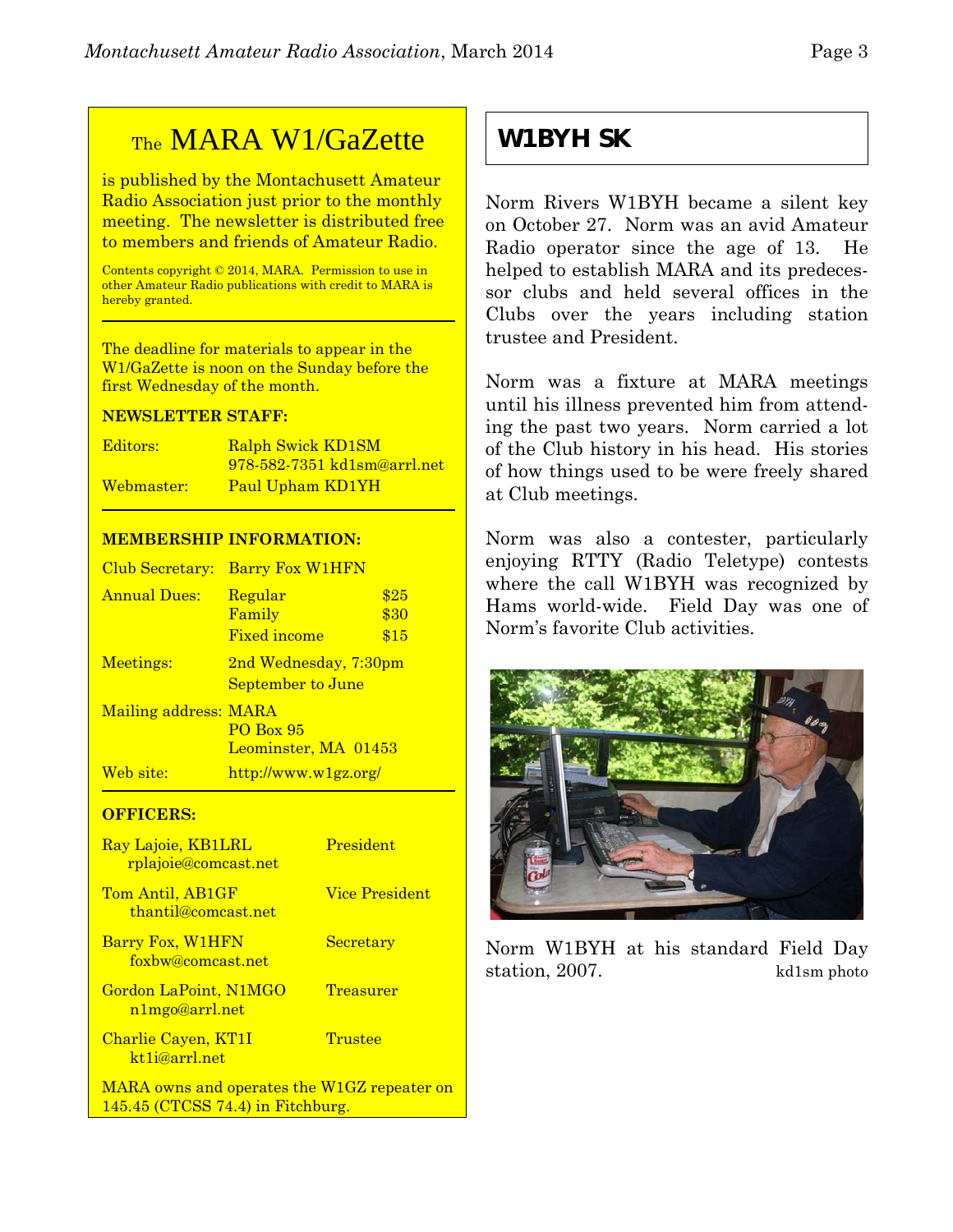

Norm presenting to MARA his earlier activities in Fiji and other DX locations.

kd1sm photo



Norm with one of his many passions in Amateur Radio -- exchanging QSL cards. Here he looks for cards addressed to him at a MARA QSL sort in 2009. kd1sm photo

#### **Remembering Norm**

I first met Norm while studying for my Novice License in 1959. He has been a true friend and Fellow Ham ever since. While

Plant Engineer at Simonds Saw I had the pleasure of having Norm's help while setting up the Paging System.

- Tom Duffy K1JHC

Ran into Norm at one of the Deerfields that was held elsewhere. He was in his RV and cooking up some lunch. He invited me to share, and for the first time in my life I had a concoction of baked beans, peaches and Spam all warmed up in one pot. Quite good and filling.

Another time, we were up at his repeater site, must have been in the late 70's / early 80's and decided to do Field Day right there. He had an old picnic table, an all-band Swan xceiver and small putt-putt generator so off we went. Did not score very well, but had a good time.

- Barry Fox W1HFN

I have known Norm for some 40 years. When I started my radio shop, back in 76 Norm was kind enough to help me get things up and running. He will be missed by me and many others. I would say he was one of the finest gentlemen I have ever met.

- Ed Hendershaw N1EJH

Norm was a huge fount of historical information about Ham Radio in the Fitchburg/Leominster area. He was "front and center" when much of the history was being made. I enjoyed hearing Norm speak of other local Hams whose contributions, with Norm's, created several predecessor clubs to MARA and finally the MARA we have now. Norm's personal archives of Club history are a huge treasure.

- Ralph Swick KD1SM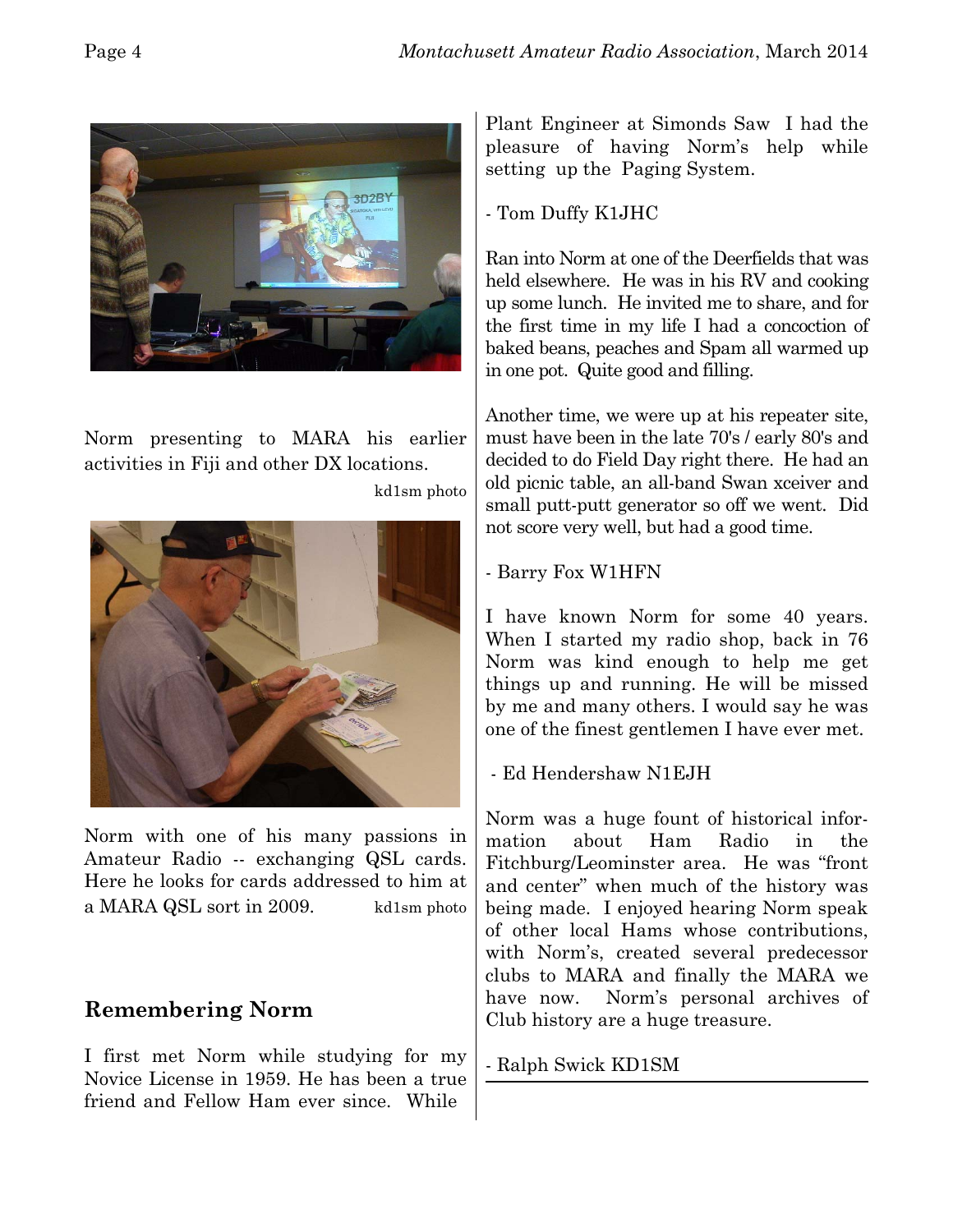## **KB1TNN SK**

Al Faul KB1TNN became a silent key on January 5. Al's health had been declining for several years but he continued to attend MARA meetings and Old Timers' Lunches whenever he could.Al also enjoyed partcipating in Field Day and was one of the regulars for the past several years.



Al KB1TNN admires a door prize at a MARA meeting. kd1sm photo



Old Timer's Lunch, July 2012; Al KB1TNN with Ken KB1UVP, Paul N1QDX, Gary K1YTS, Bill NZ1D, and Tom K1JHC.

kd1sm photo

## **October Meeting**

Minutes of the Montachusett Amateur Radio Association Meeting

9 Oct 2013

The meeting was called to order at 7:30PM. Those in attendance were: Tom AB1GF, Gordon N1MGO, Ray KB1LRL, Paul KD1YH, Charlie KT1I, Ralph KD1SM, Gary K1YTS, Ken KB1UVP, John KK1X, Bruce KB1YRS, Tim W0TJP, Steve KC1AHU, Tom K1JHC, Al KB1TNN, Bill N1UZ, Barry W1HFN and our guest speaker Paul WB1EWS.

No introductions were made as we all pretty much knew each other. The minutes of the September meeting were approved as published in the newsletter. Treasurer's report; ending balance of \$1949.90 plus \$447.50 in the repeater fund. Motion to accept, seconded and passed.

Ray KB1LRL will be out of town in Nov, the meeting will be presided over by VP Tom AB1GF.

Tech Committee report: The 220 repeater RX appears to have a dead pre-amp, Paul KD1YH will address the issue. The TX is functioning well. Gary K1YTS has located a relay rack for the W1GZ 2M repeater move. It was agreed that a date has to be set for the preliminary move or we will be doing it in the winter. Gordon N1MGO mentioned a problem with the IRLP node on power-up, he will fix.

The raffle netted the club \$23.00.

Tom AB1GF mentioned NEARFEST upcoming date, much interest noted.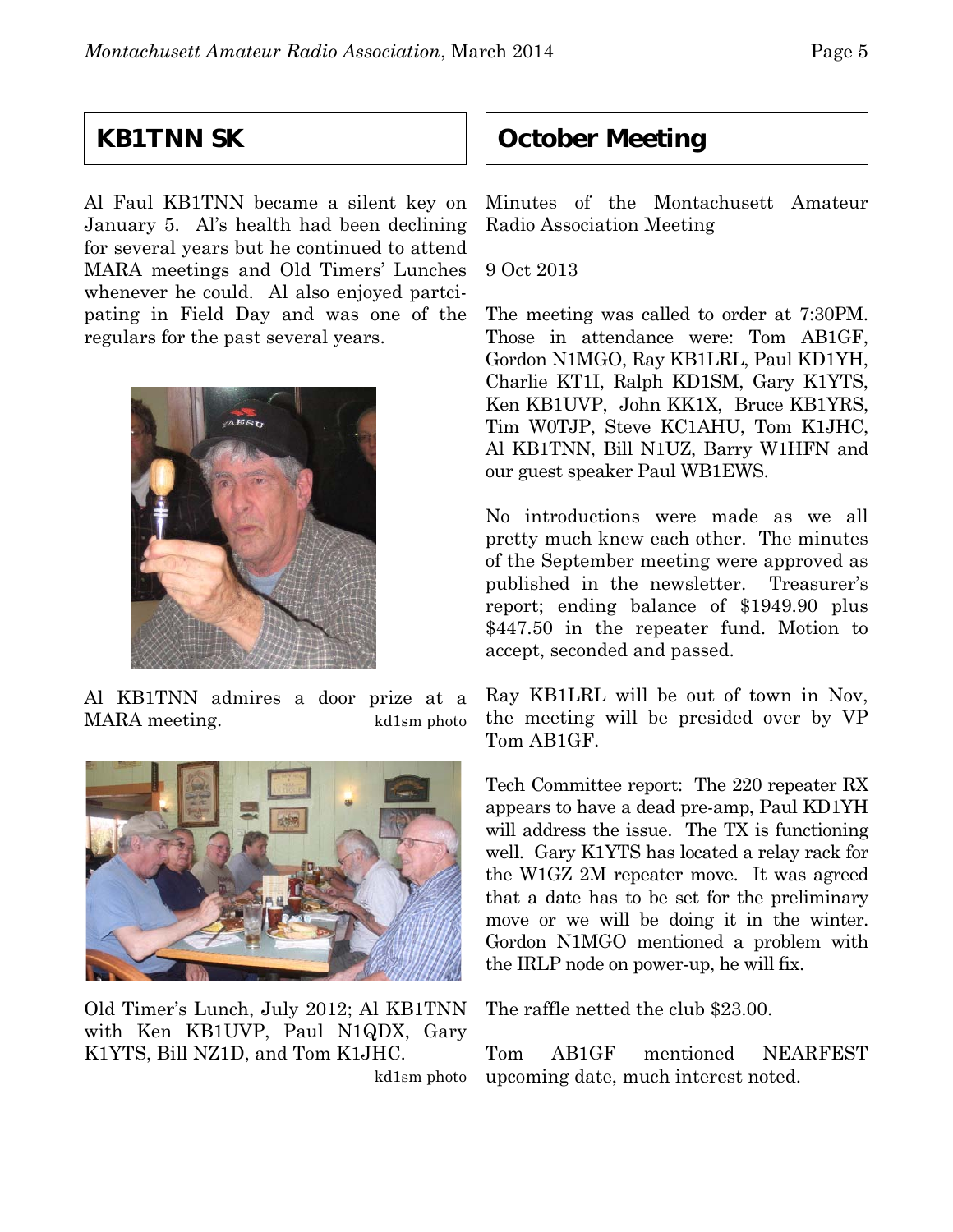There was a ten minute break for goodies and socializing. After that Paul WB1EWS gave a very interesting talk on broadcast engineering with emphasis on antenna systems.

A motion to adjourn was made and seconded at 9:50PM.

Respectfully Submitted, Barry W1HFN Secretary

## **November Board Meeting**

Minutes of the Board of Directors Meeting Montachuset Amateur Radio Association

13 Nov 2013

The meeting was called to order by Ray at 7:30PM.

Those present were: Ray KB1LRL, Paul KD1YH, Tom AB1GF, Gordon N1MGO, Pauline KB1JXJ and Barry W1HFN.

The main topic of discussion was the need for speakers at our monthly meetings. Several suggestions were made, to be followed up.

The December meeting / Christmas party will be held at Gordon and Pauline's QTH, Dec 8th from  $1 - 3$  PM. As in the past, a Yankee Swap will be held. If you wish to participate, please limit your gifts to \$15.00 or less, one each for "the ham" and one for "the spouse".

We are still investigating helping the Fitchburg EOC with comms.

Gary K1YTS and Tom AB1GF to visit Burbank and get started on the repeater move.

Meeting adjourned at 8:15PM

Respectfully Submitted, Barry W1HFN MARA Secretary

## **November Meeting**

Minutes of the Montachusett Amateur Radio Association Meeting

13 Nov 2013

The meeting was called to order at 7:30PM by the VP, AB1GF, as Ray was out of town. Those in attendance were: Tom AB1GF, Gordon N1MGO, Paul KD1YH, Gary K1YTS, Ken KB1UVP, John KK1X, Bruce KB1YRS, Tim W0TJP, Steve KC1AHU, Walter K1CMF, Tom K1JHC, Chris WB1ZKL, Mike KJ6ZMX, Jim K1BEZ, Chris nocallyet, Tom nocallyet, Barry W1HFN and Stan KD1LE and Bob W1XP our guest speakers.

Introductions were made with name and call signs. Treasurer's report; ending balance of \$1927.90 plus \$493.50 in the repeater fund. Motion to accept, seconded and passed.

Tech Committee report; The repeater move is underway, K1YTS, AB1GF, KB1UVP and KB1YRS moved the rack to the new location. Hospital maintenance will pierce the wall for coax and etc. A new receiver was purchased for the 220 repeater.

There will be no regular meeting in December as the annual holiday party will be held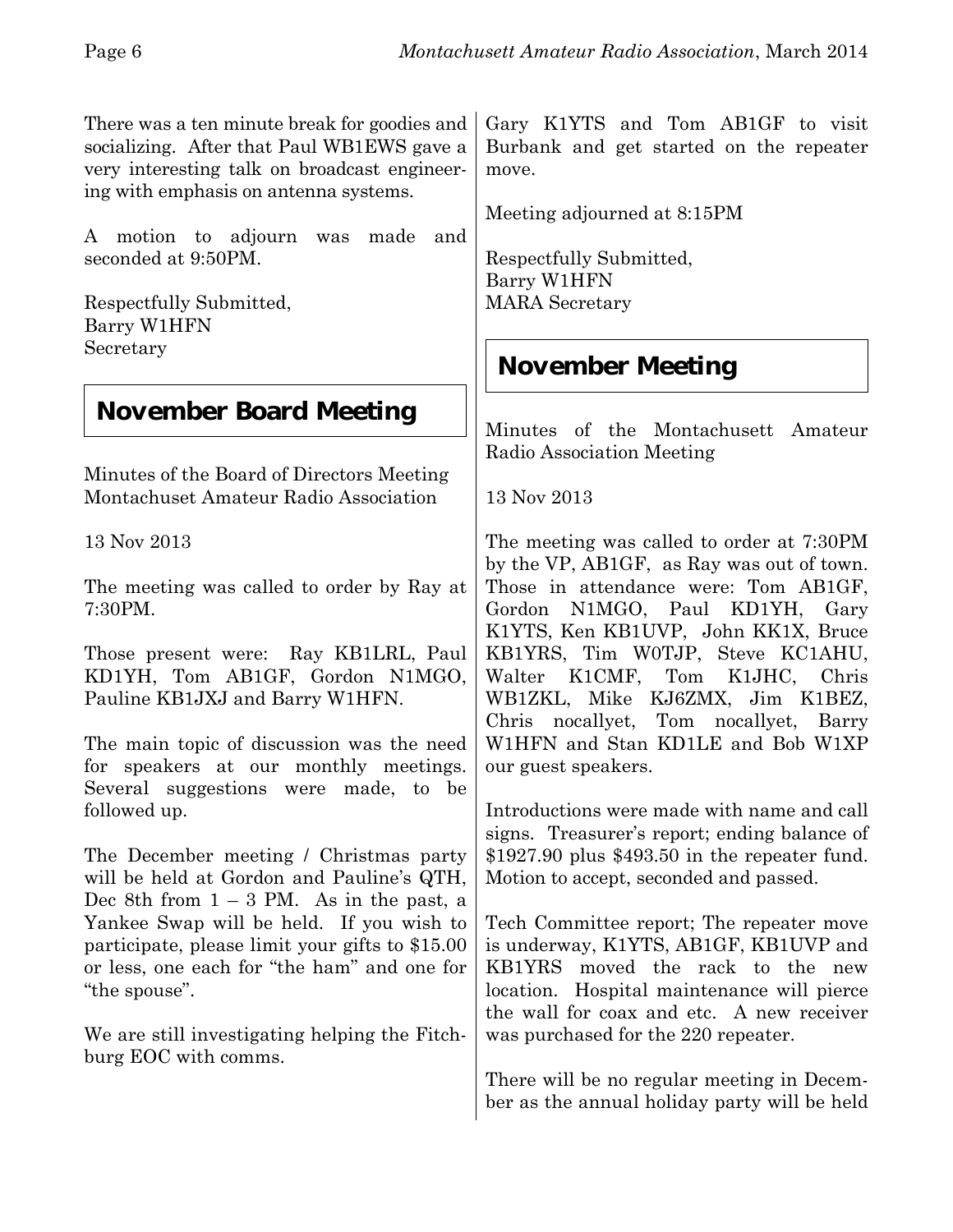| at Gordon and Pauline's QTH. Date is 8<br>Dec, from 1 to 3 PM. As usual, a Yankee<br>Swap will be held with a suggested cost not<br>to exceed $$15.00.$                         | Treasurer's report: balance of \$1799.90 with<br>\$493.50 in the repeater fund. Moved and<br>seconded to accept. The passing of Al<br>KB1TNN was noted and memories related. |
|---------------------------------------------------------------------------------------------------------------------------------------------------------------------------------|------------------------------------------------------------------------------------------------------------------------------------------------------------------------------|
| Gordon gave a status report on Charlie KT1I's<br>condition, doing well at Wachusett Manor<br>re-hab. Tom visited Al KB1TNN at Sterling<br>Village and reported he is improving. | Repeater news: no news on the movement<br>of the W1GZ repeater at Burbank.<br>Ray gave an update on the ARRL Cabinet                                                         |
| There was a ten minute break for refresh-<br>ments provided by Bruce KB1YRS.                                                                                                    | meeting.<br>The Boston Marathon was discussed along<br>with other public service opportunities.                                                                              |
| Guest speakers were Stan KD1LE and Bob<br>W1XP who gave a very informative talk on<br>lightning protection for the antenna system<br>and shack.                                 | There<br>minute<br>break<br>ten<br>for<br>was<br>a<br>refreshments.                                                                                                          |
| A motion to adjourn<br>made<br>and<br>was<br>seconded at 9:10PM.                                                                                                                | Gary K1YTS gave a presentation of his "Go<br>Pack" he uses for the Boston Marathon plus<br>some antennas he has for use in field<br>deployment.                              |
| Respectfully Submitted,<br>Barry W1HFN<br>Secretary                                                                                                                             | The meeting was adjourned at 9:00PM                                                                                                                                          |
|                                                                                                                                                                                 |                                                                                                                                                                              |
| <b>January Meeting</b>                                                                                                                                                          | Respectfully Submitted,<br>Barry W1HFN<br>Secretary                                                                                                                          |
| Minutes Of The Montachusett Amateur<br>Radio Association                                                                                                                        | <b>February Meeting</b>                                                                                                                                                      |
| 8 Jan 2014                                                                                                                                                                      | Minutes of the Montachusett Amateur<br>Radio Association                                                                                                                     |
| The secretary was absent from this meeting.<br>The following courtesy of Ray KB1LRL.                                                                                            | 12 Feb 2014                                                                                                                                                                  |
| The meeting was called to order at 7:35 by<br>president KB1LRL.<br>Introductions were<br>made.                                                                                  | The meeting was called to order at 7:32 by<br>president KB1LRL. Introductions were<br>made.                                                                                  |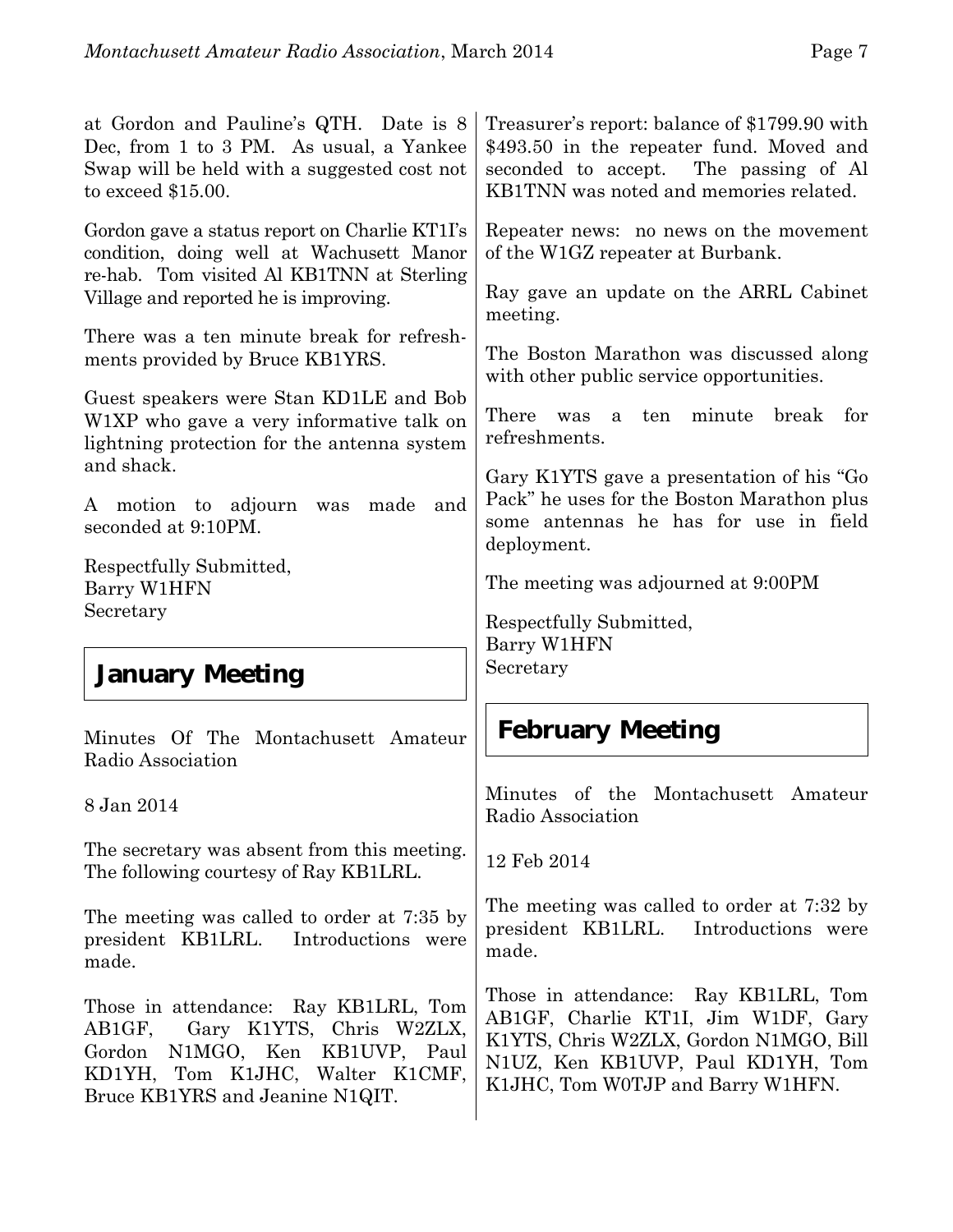Treasurer's report: balance of \$1799.90 with \$493.50 in the repeater fund. Moved and seconded to accept. The club received a thank you card from the family of recent SK, Al KB1TNN for our donation. It was mentioned that a previous club member, Jack WA1GCY was suffering from a brain tumor.

Thanks to Bruce KB1YRS and Tom AB1GF for the meeting refreshments. Ken KB1UVP to provide same for the March meeting.

Repeater news: the 220 machine duplexers need to be adjusted, Bruce KB1YRS to take that action. The Gardner repeater group is resurrecting the Wednesday evening net, all are invited to participate.

The Marboro flea market is next Saturday, many express interest in attending. The 2014 ARRL Field Day packets are out, our involvement to be discussed at a later meeting. Our major need is for night time ops.

The raffle brought \$9.00 for the club, the winner was Tom AB1GF, the prize a 2005 ARRL Handbook. Then followed a 10 minute break for refreshments.

"Show and Tell" night featured the following: Tom AB1GF showed his homebrew 10/15/20 M tri-plexer, which allows three separate rigs to use the same tri-bander at the same time. Also he showed his Black Widow iambic key made from a kit. Tom K1JHC showed his homebrewed wind speed indicator about to be speed calibrated from a moving car. Bill N1UZ brought his portable HF station-in-a-box. Very neat installation. Tom W0TJP showed a SDR XCVR he had built. Barry W1HFN showed his two homebrew fox-finder receivers.

The meeting was adjourned at 9:00PM

Respectfully Submitted, Barry W1HFN Secretary

## **2014 Wish List**

With 2014 here, I am looking to provide not only an educational function, but a function that some time or another is a necessary club function. I have been mulling over this thought soon after the passing of Norm, W1BYH and need to address this issue.

Our club is comprised of our members and with it a small core of us that has the specialty that they do for the club that is part of our benefit. If, God forbid, something happens, to one of them, who would step in and take over? Do you know how to maintain and repair the repeater? Do you know how to manage the IRLP if something crashes? How about writing a newsletter? And so on.

I am asking that our members look at something they may like and talk to those to learn how to do those things. There are others and I can make a big list, but we need to diversify our specialties to ensure our club has a good solid future. I am not asking you to take over, but actively learn in order to assist them and step in if needed. Please consider something and either let them know or me so I can follow this along to assist. I do have a need for two net control operators to take the Sunday net if someone is absent and to pick up the fifth Sunday when it rolls around. Let me know if this would interest you.

Thanks a lot!

Ray KB1LRL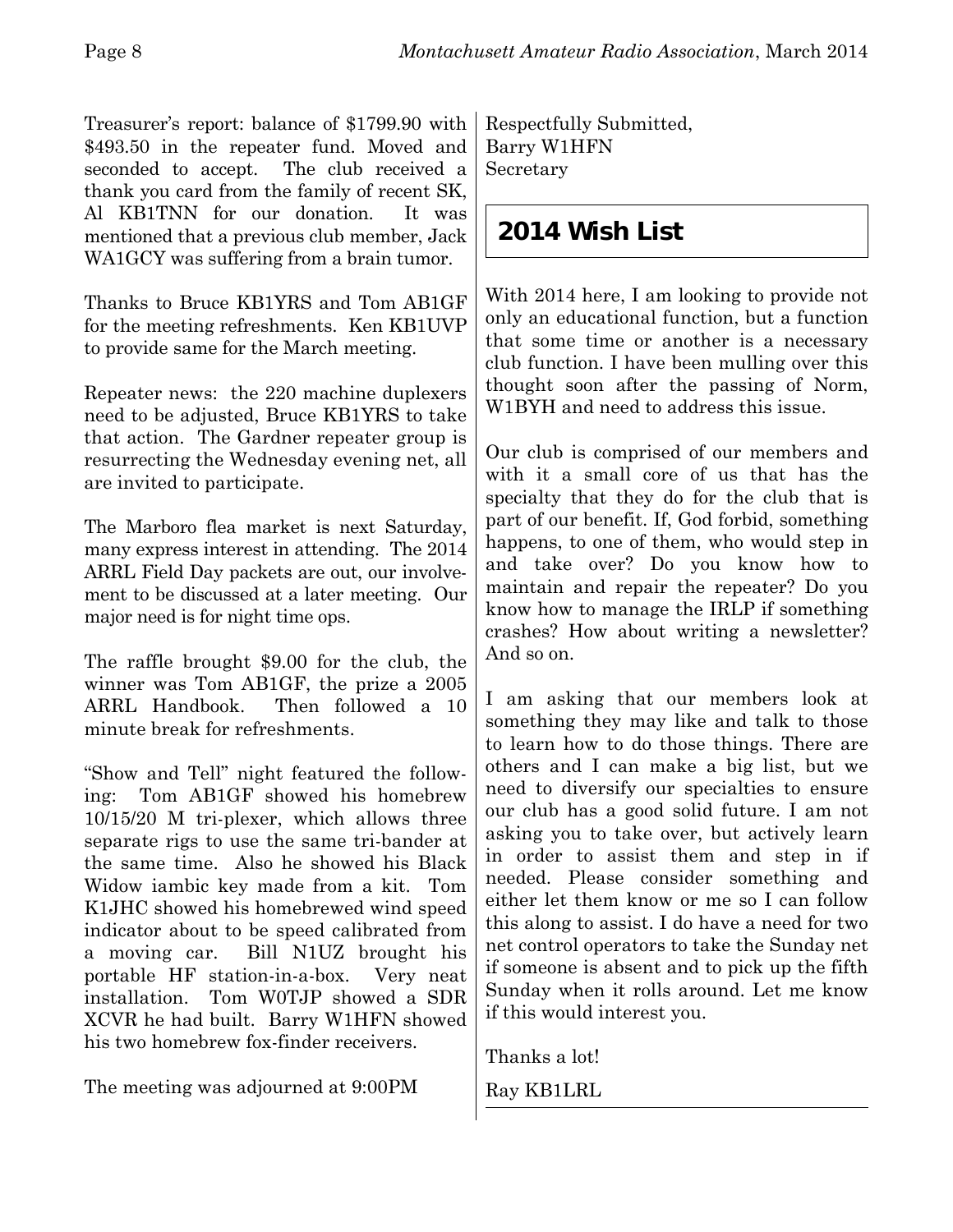## **ARRL New England Division Cabinet Meeting**

January 4, 2014 Springfield MA

- I. Introductions
- II. Centennial convention
- 3rd weekend in July, 2013 in Hartford III. League
	- a. Information Technology
	- i. the usual spam filtering problems with arrl.net addresses
	- ii. Head count is up on people supporting IT
	- iii. Improvements to the online sales system
	- iv. Android support for digital QST
	- v. LOTW improvements continue
	- vi. Electronic elections not working as well as hoped
- IV. FCC action
- V. Debra Johnson Education Services
	- a. Instructor and licensing support
	- b. Level 1 Emcom course
	- c. Outreach
	- d. Maker community working on using this approach to promote ham radio
	- e. Working with kids
	- f. How far should the League go in promoting more general science and technology education ?
	- g. No particular group in charge of recruitment at the League !! PR is the closest.
	- h. Most common route to licensing seems to be self study.
- VI. Digital comm.
	- a. Are we getting to the "tipping point" of moving from analog to digital
	- b. Should we consider 2.4 GHz HSMM in 2.4 GHz band plan ?
- VII. Frequency coordination
	- a. New England Spectrum Management Council is voting on a proposal to change their band plan to expand 2 meter repeater frequencies over some simplex frequencies
	- b. There hasn't been much increase in 2 meter repeater use in recent years – why now?
	- c. There seems to be no one representing the interests of simplex users
	- d. Do we need a more national approach?
- VIII. EMCOM
	- a. APCO MOU (public safety communication group, police, fire, etc.)
	- b. Note the new FEMA AUXFOG document (covering auxiliary comm. For FEMA) – see HCRA web site for link
- IX. WRTC 2014
- X. Clubs
- XI. For the Board meeting
	- a. Spectrum protection
	- b. Incentivize the digital QST subscription
	- c. Dues are low, considering inflation
	- d. Tower cases looking for good solid cases to pursue
	- e. ARES/RACES confusion continues

1/4/13 - K1TWF

# **Catching Up**

*From the Editor ...*

*Yes, this really is only the third issue of the* W1/GaZette *that has been published this Club year. Apologies for that. The job, family, and other volunteer activities have caused delays each month when I intend to get the newsletter done. Apologies for that. And ongoing appreciation for those who submit articles.*